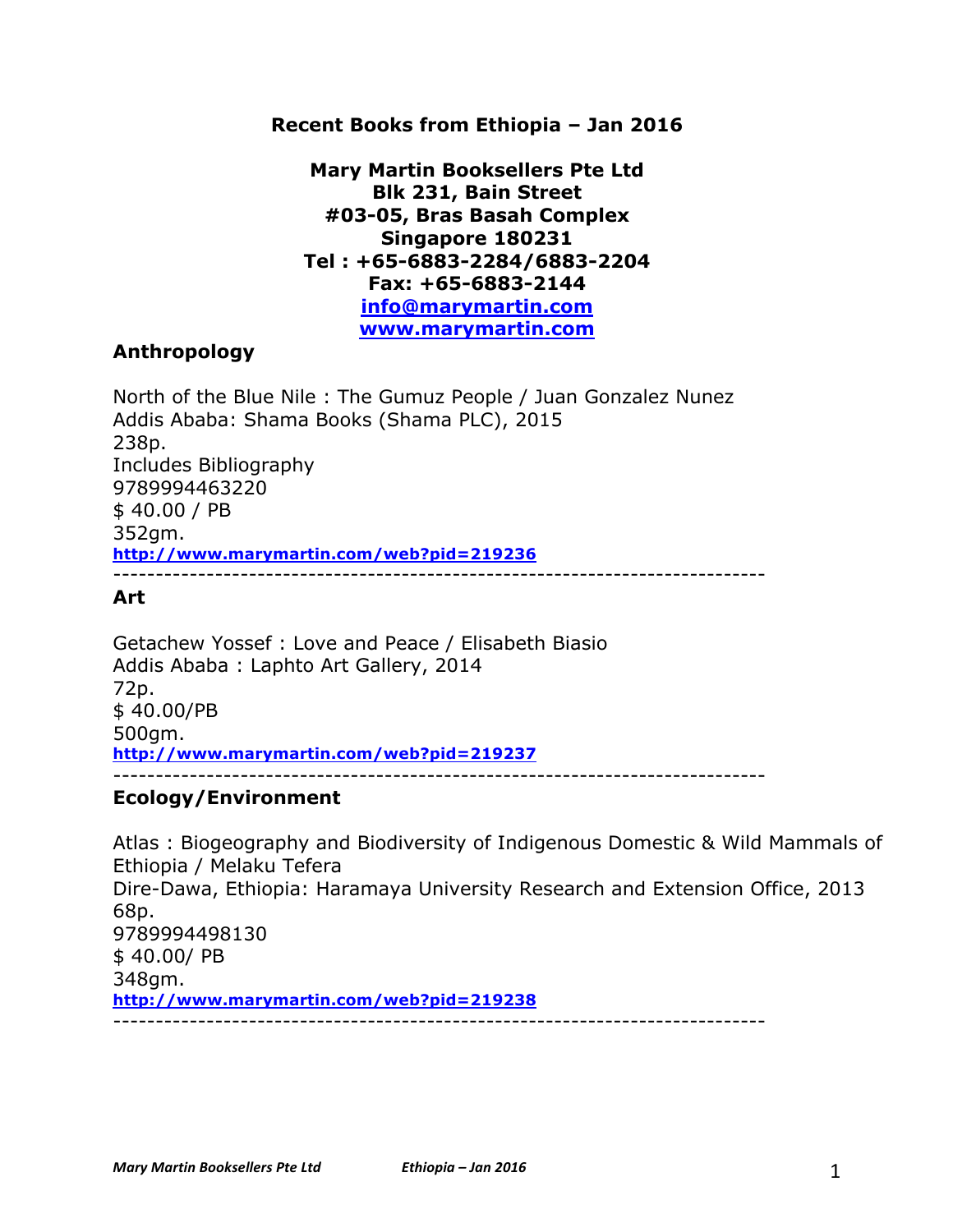Wild Flowers of Ethiopia : (A Photographic Guide and Description) / Kebede Tadesse Addis Ababa: Washera Publishers, 2013 181p. Includes Index 9789994481293 \$ 40.00 / PB 292gm. **http://www.marymartin.com/web?pid=219239** -----------------------------------------------------------------------------

### **Economics/Development Studies**

Urban Youth Unemployment in Eastern and Southern Africa : Features, Challenges, Consequences and Cutback Strategies / (Eds) Paschal B. Mihyo & Truphena E. Mukuna Addis Ababa: Organisation for Social Science Research in Eastern and Southern Africa (OSSREA), 2015 xxviii, 449p. 9789994455836 \$ 45.00/ PB 952gm. **http://www.marymartin.com/web?pid=219240** ----------------------------------------------------------------------------- Insurance in Ethiopia : Historical Development, Present Status and Future

Challenges / Hailu Zeleke Ethiopia: Hailu Zeleke, 2007 x, 308p. \$ 40.00 / PB 552gm. **http://www.marymartin.com/web?pid=219241** -----------------------------------------------------------------------------

The Intricate Road to Development : Government Development Strategies in The Pastoral Areas of the Horn of Africa / (Eds) Yohannes Aberra & Mahmmud Abdullahi Addis Ababa: Institute for Peace and Security Studies (IPSS), 2015 444p. 9789994496273 \$ 60.00/ PB 554gm. **http://www.marymartin.com/web?pid=219242** -----------------------------------------------------------------------------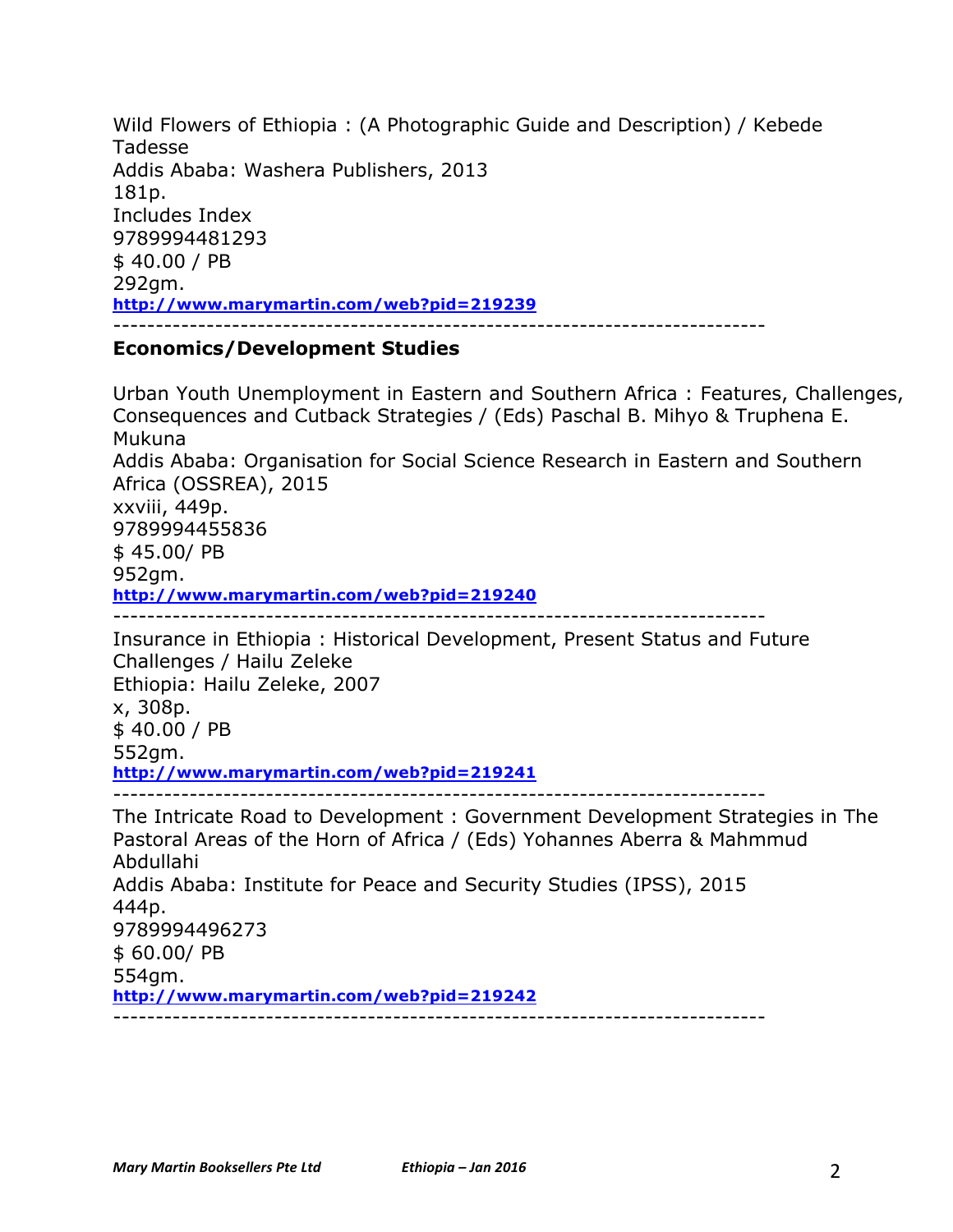Milestones in Green Transition and Climate Compatible Development in Eastern and Southern Africa / (Eds) Truphena E. Mukuna & Christopher A. Shisanya Addis Ababa: Organisation for Social Science Research in Eastern and Southern Africa (OSSREA), 2015 xxxvi, 283p. 9789994455867 \$ 39.50 /PB 642gm. **http://www.marymartin.com/web?pid=219243** -----------------------------------------------------------------------------

The Gender-Energy Nexus in Eastern and Southern Africa / (Eds) Paschal B. Mihyo & Truphena E. Mukuna Addis Ababa: Organisation for Social Science Research in Eastern and Southern Africa (OSSREA), 2015 xviii, 303p. 9789994455843 \$ 45.00 / PB 672gm. **http://www.marymartin.com/web?pid=219244** -----------------------------------------------------------------------------

### **General**

Rasology Keyword : For A Better Insight into the Rastafarian Teaching Doctrine & Livity, Lyrics Volume 2 / Danijah Tafari (With the Golden Pen) Amrahic & English Translations Addis Ababa: Ayahso Creative Productions, 2010 168p. \$ 15.00 / PB 210gm. **http://www.marymartin.com/web?pid=219245** ----------------------------------------------------------------------------- The Capacity Development Project for Countermeasure Works for Landslide : Landslide Countermeasure Guideline (Design and Construction) 2015 / Araya Girmay Addis Ababa: Ethiopian Roads Authority / Japan International Cooperation Agency,2015 1v. \$ 40.00/ PB 660gm. **http://www.marymartin.com/web?pid=219246**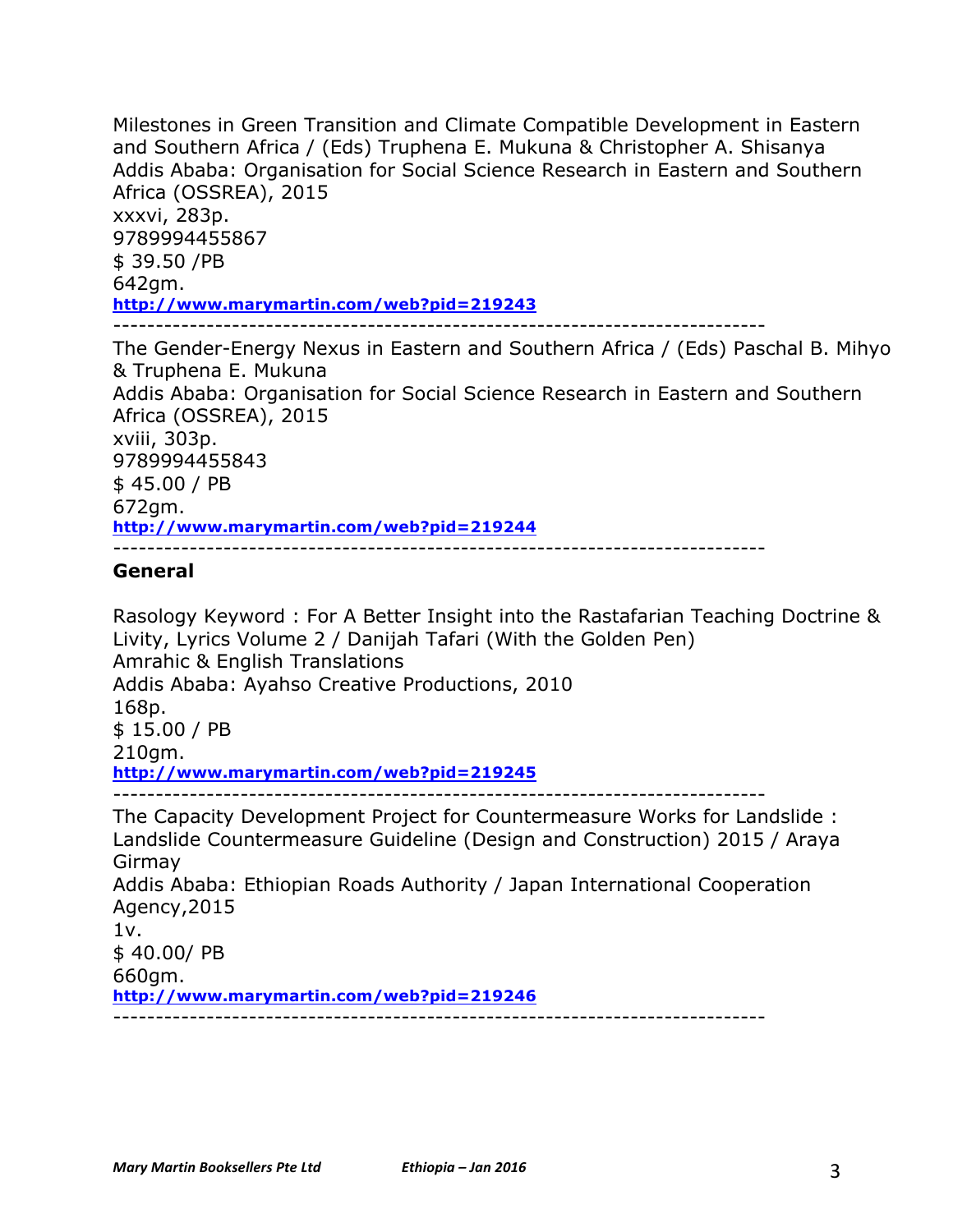# **History**

Partisan Discourse and Authentic History / Tabor Wami Addis Ababa: Tabor Wami, 2015 xviii, 646p. \$ 40.00 / PB 606gm. **http://www.marymartin.com/web?pid=219247** -----------------------------------------------------------------------------

The Oromo : An Ancient People : Great African Nation / Martial De Salviac (Translated) Ayalew Kanno USA: Ayalew Kanno, 2005 x, 404p. Includes Index 1599751895 \$ 40.00 / PB 518gm. **http://www.marymartin.com/web?pid=219248** -----------------------------------------------------------------------------

Under the Shade of a Gaashe : Biographical Sketch of H.E. Dr. Girma Wolde Giorgis President of Ethiopia (2001-2013) / Sivakumar K.P. Ethiopia : Micro Business College, 2015 Xii, 194p. 9789994496181 \$ 29.50 /PB 400gm. **http://www.marymartin.com/web?pid=219249** -----------------------------------------------------------------------------

#### **Law**

Practical Challenges in Customary Law Translation : The Case of Rwanda's Gacaca Law / Telesphore Ngarambe Addis Ababa: Organisation for Social Science Research in Eastern and Southern Africa (OSSREA), 2015 xxiv, 115p. 9789994455898 \$ 35.00 / PB 292gm. **http://www.marymartin.com/web?pid=219250** -----------------------------------------------------------------------------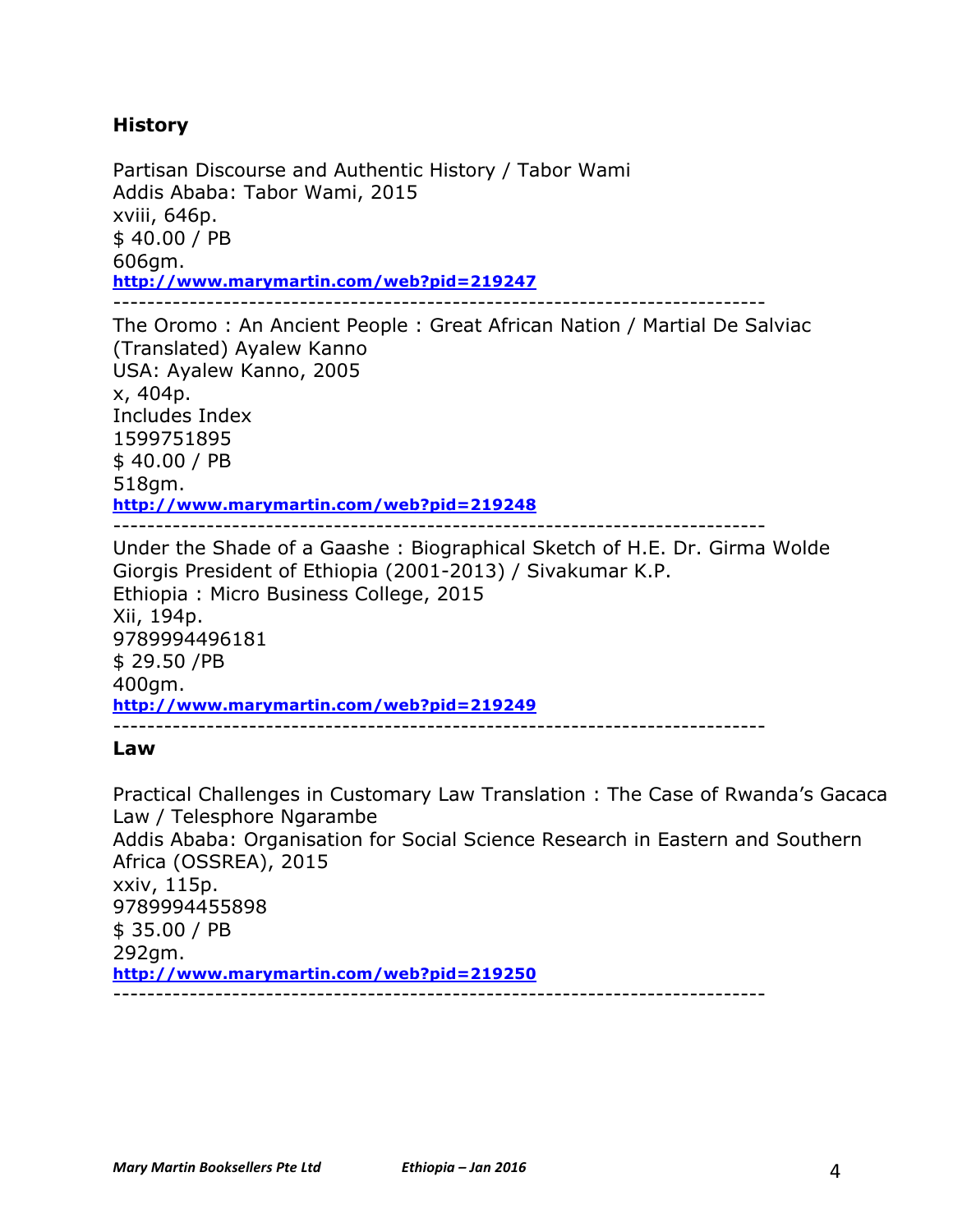Basic Principles of Ethiopian Contract Law / Tilahun Teshome  $4^{\text{th}}$  Fd. Addis Ababa: Addis Ababa University Book Centre, 2015 429p. In Amharic \$ 40.00 / PB 726gm. **http://www.marymartin.com/web?pid=219251** -----------------------------------------------------------------------------

### **Linguistics**

Vocabolario Italiano Amarico / Berhanu Abebe & Gianfrancesco Lusini Addis Ababa: Arada Books, 2014 xiv, 390p. 9789994486649 \$ 40.00/ PB 384gm. **http://www.marymartin.com/web?pid=219252** -----------------------------------------------------------------------------

South Omo Phrasebook / South Omo Research Center + Museum Addis Ababa: Aisosh Ethiopia e.V., 2010 51p. \$ 20.00/ PB 130gm.

This small book contains useful phrases in 10 of South Omo's languages. **http://www.marymartin.com/web?pid=219253**

-----------------------------------------------------------------------------

WOW Dictionary : Six in One : Into several remote region of the world / Bitanya Pawlos (Bity) Addis Ababa: Bitanya Pawlos (Bity), 2015 281p. \$ 35.00 / PB 378gm.

English – Amharic – French – Italian – German - Spanish **http://www.marymartin.com/web?pid=219258** -----------------------------------------------------------------------------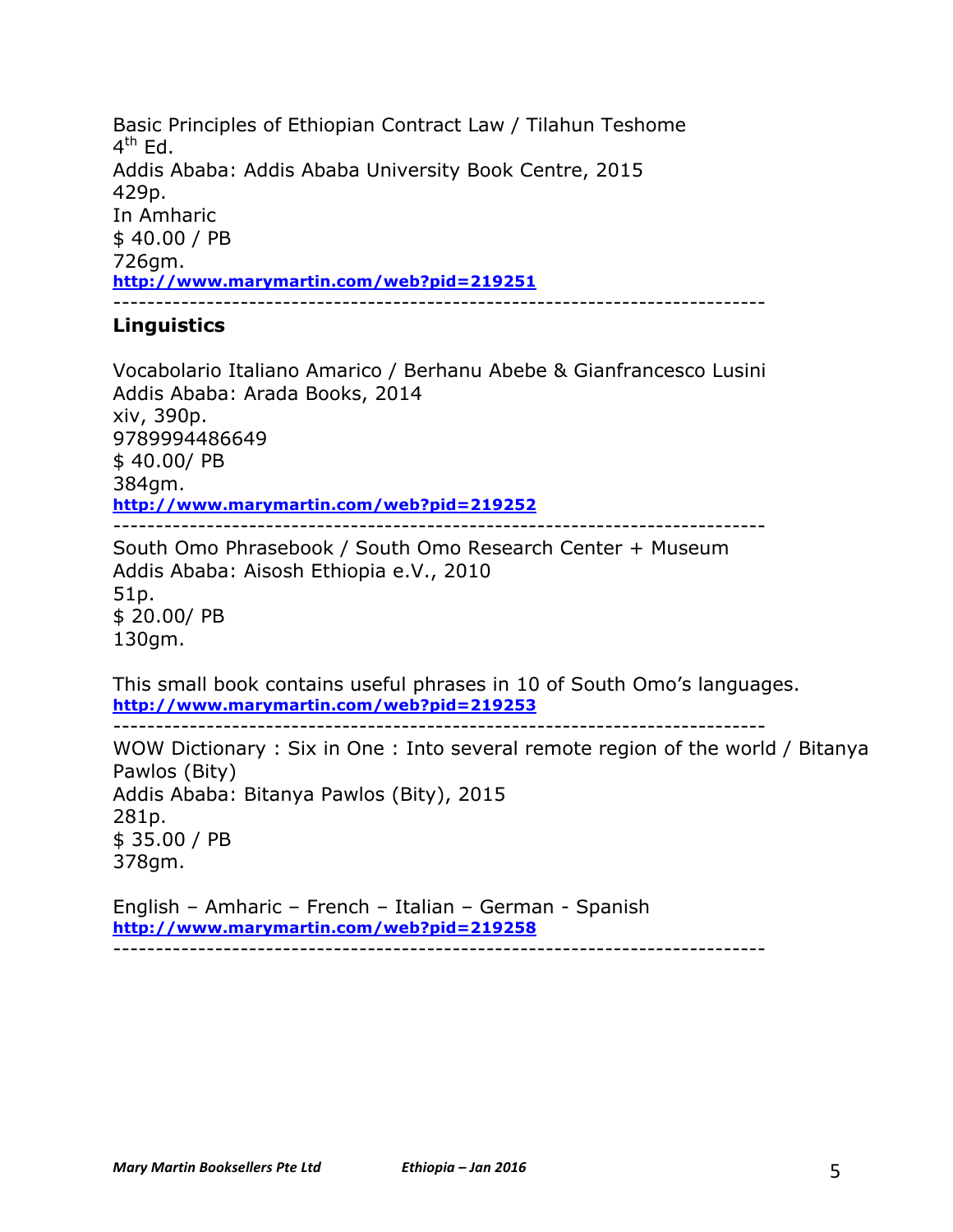Lexicon of Geez Verbs for Students / Maija Priess Kottayam, India : St. Ephrem Ecumenical Research Institute (SEERI), 2015 Xxxvi, 200p. 9783000484278 Moran Etho 37 \$ 29.50 /PB 350gm. **http://www.marymartin.com/web?pid=219260** -----------------------------------------------------------------------------

#### **Literature**

The Anatomy of ATP and Other Essays / Tewodros Teferra Ethiopia: Tewodros Teferra, 2015 107p. \$ 10.00 / PB 102gm. **http://www.marymartin.com/web?pid=219261** -----------------------------------------------------------------------------

Borrowing Freedom / Mindaralew Zewdie Addis Ababa: Mindaralew Zewdie, 2016 508p. \$ 35.00 / PB 544gm.

Novel **http://www.marymartin.com/web?pid=219262** -----------------------------------------------------------------------------

# **Performing Arts**

It's Easy to Play Popular Ethiopian Songs / Kassa Admassu Ethiopia: Kassa Admassu, 2012 1v \$ 30.00 / PB 92gm.

Music sheet for Popular Ethiopian Songs **http://www.marymartin.com/web?pid=219263** -----------------------------------------------------------------------------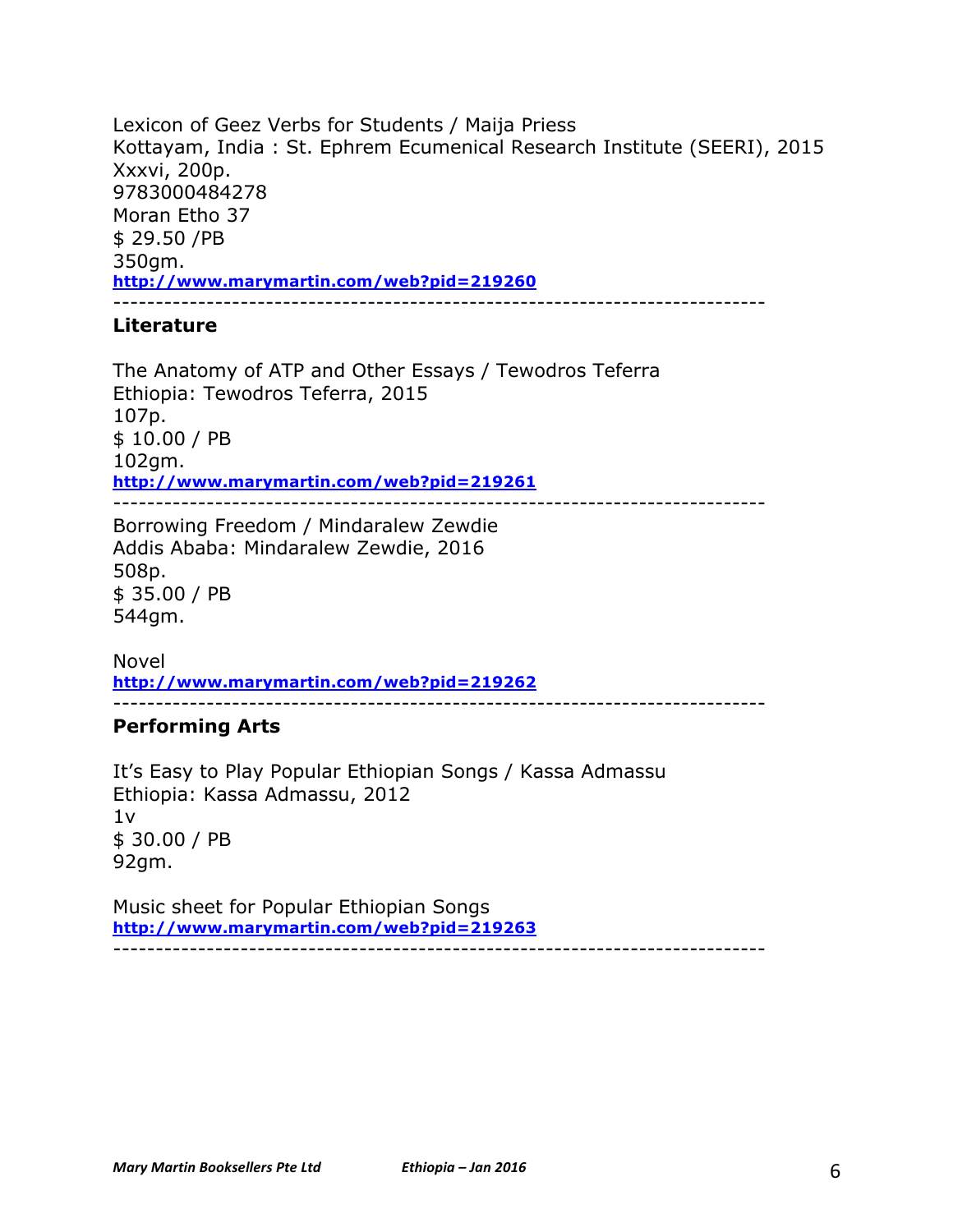# **Politics**

State Change & Continuity in Ethiopia : Marked by Insurgency, Secession and Federalism / Solomon Barnabas, PhD Addis Ababa: Afro-Arab Strategic Consultancy (AFARSCO), 2012 xvi, 358p. \$ 40.00/ PB 348gm. **http://www.marymartin.com/web?pid=219264** -----------------------------------------------------------------------------

Election : Processes Management and Election-Based Violence in Eastern and Southern Africa / (Ed) Paschal B. Mihyo Addis Ababa: Organisation for Social Science Research in Eastern and Southern Africa (OSSREA), 2015 xviii, 291p. 9789994455850 \$ 45.00 / PB 632gm. **http://www.marymartin.com/web?pid=219265** -----------------------------------------------------------------------------

# **Sociology/Culture Studies**

Ethiopian Transitions : At Home and Abroad : Combined Edition: Part I English, Part II Amharic / Kebede Haile Atlanta, GA, USA: Allwrite Publishing, 2015 xviii, 288p. 9781941716250 \$ 39.50 / HB 482gm. **http://www.marymartin.com/web?pid=219266**

#### -----------------------------------------------------------------------------

#### **Travel Guidebooks**

A Comprehensive Guide to Gondar and Lake Tana / Gian Paolo Chiari  $2^{nd}$  Ed. Addis Ababa: Arada Books, 2015 273p. Includes Index 9789994486625  $$40.00/PB$ 426gm. **http://www.marymartin.com/web?pid=219267** -----------------------------------------------------------------------------